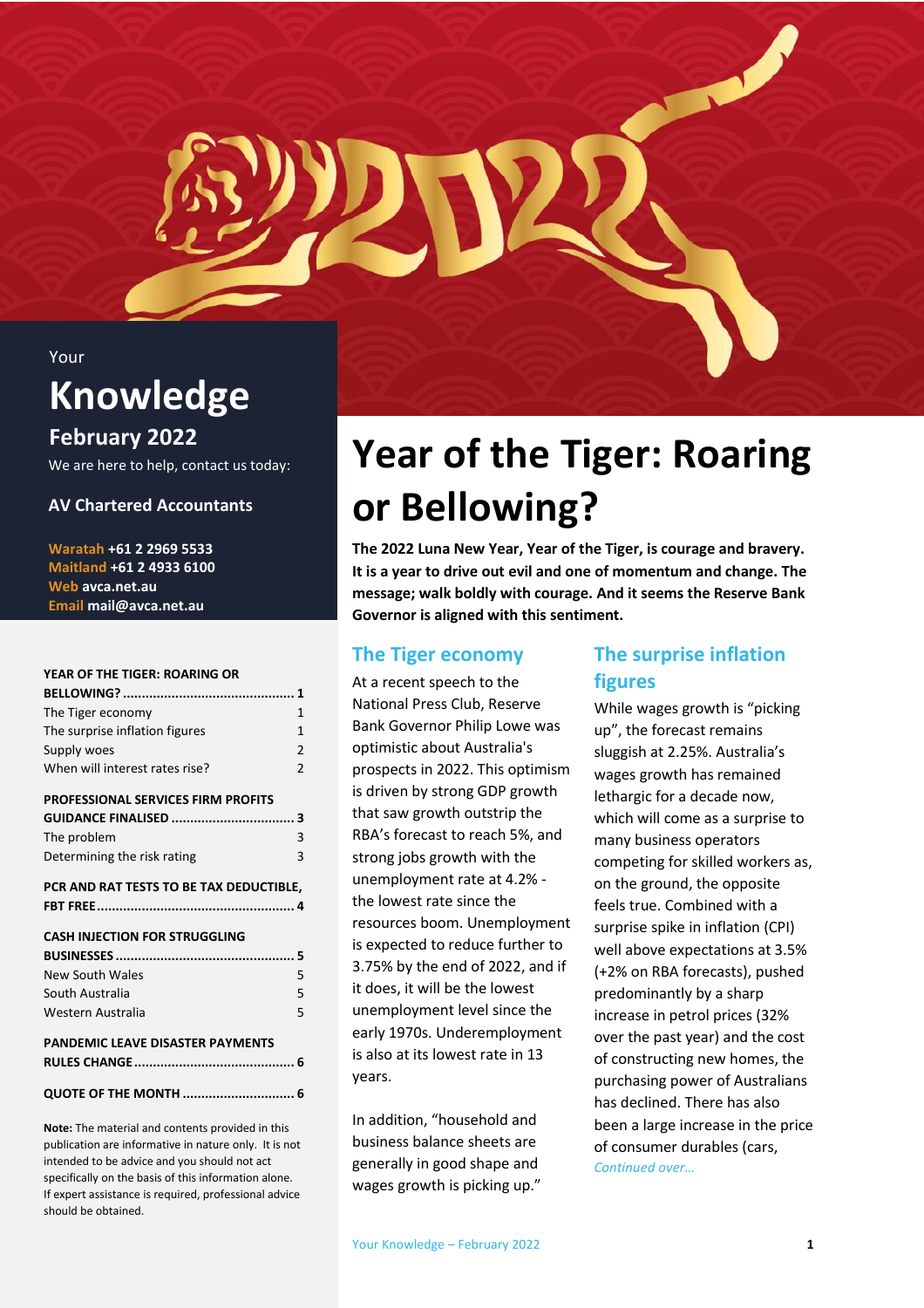fridges etc.,) and less discounting in the face of strong demand as supply chain problems take hold.

Australia is not alone in this. The UK inflation rate jumped to 5.4%, 5.7% in the United States and 5.9% in New Zealand in the same period.

#### <span id="page-1-0"></span>**Supply woes**

The sharp increase in interest rates comes on the back of, "very significant disruptions in supply chains and distribution networks," with labour shortages in particular dominating news coverage as businesses struggle to maintain momentum with staff impacted by either COVID-19 or isolation requirements. National Cabinet harmonised the definition of a 'close contact' at the end of December 2021 for most Australian States and Territories and reduced the isolation period to seven days (from 14).

The recen[t NAB quarterly business survey](https://business.nab.com.au/nab-quarterly-business-survey-december-2021-50997/)

reported that, "ongoing supply chain issues and border closures saw 85% of firms report availability of labour as a constraint on output, while 47% reported availability of materials as a constraint – both records in the history of the survey. As a result, both cost growth and retail price growth remained elevated." With global staff shortages, come bottlenecks in the supply chain. For many businesses, estimating what stock they need has become a crystal ball exercise rather than a predictable science and in some cases they are ordering ahead to reduce the supply risks, which has a knock-on effect of increasing demand for raw materials. And, this is without factoring in the problem of panic buying (toilet paper anyone) as customers anxiously watch dwindling supplies on supermarket shelves. Supply chain problems, both in Australia and globally, are not anticipated to normalise for another 12 to 24 months.

The RBA Governor's three takeaways are:

• The economy has been remarkably resilient;

- The link between the strength of the real economy and prices and wages remains alive; and
- The supply side matters for both economic activity and prices.

You could almost add, no one really knows, as a fourth point as an unexpected change, like a new virulent COVID variant, or further lockdowns, could rewrite the forecasts. But, there is plenty of room for optimism. What we have seen to date is that when there is an opportunity to rebound, to return to normal, the economy bounces back quickly and often much faster than anticipated. Afterall, health, not the economy, has been the catalyst for the crisis.

#### <span id="page-1-1"></span>**When will interest rates rise?**

During his National Press Club address, Mr Lowe was asked the question, "those people are now looking very carefully at your words, trying to

**"**… the advice that I would give to people is, make sure that you have buffers. Interest rates will go up. And the stronger the economy, the better progress on unemployment, the faster and the sooner the increase in interest rates will be. So, interest rates will go up." *RBA Governor Philip Lowe*

read the tea leaves and work out what they do with their mortgages? You obviously can't go to the RBA Governor looking for individual financial advice. But, if it was your mortgage, would you be scrambling for a fixed rate or

sticking with a variable?"

His response, "… the advice that I would give to people is, make sure that you have buffers. Interest rates will go up. And the stronger the economy, the better progress on unemployment, the faster and the sooner the increase in interest rates will be. So, interest rates will go up."

A rate increase by the RBA would be the first since November 2010. Westpac and AMP *Continued page 6*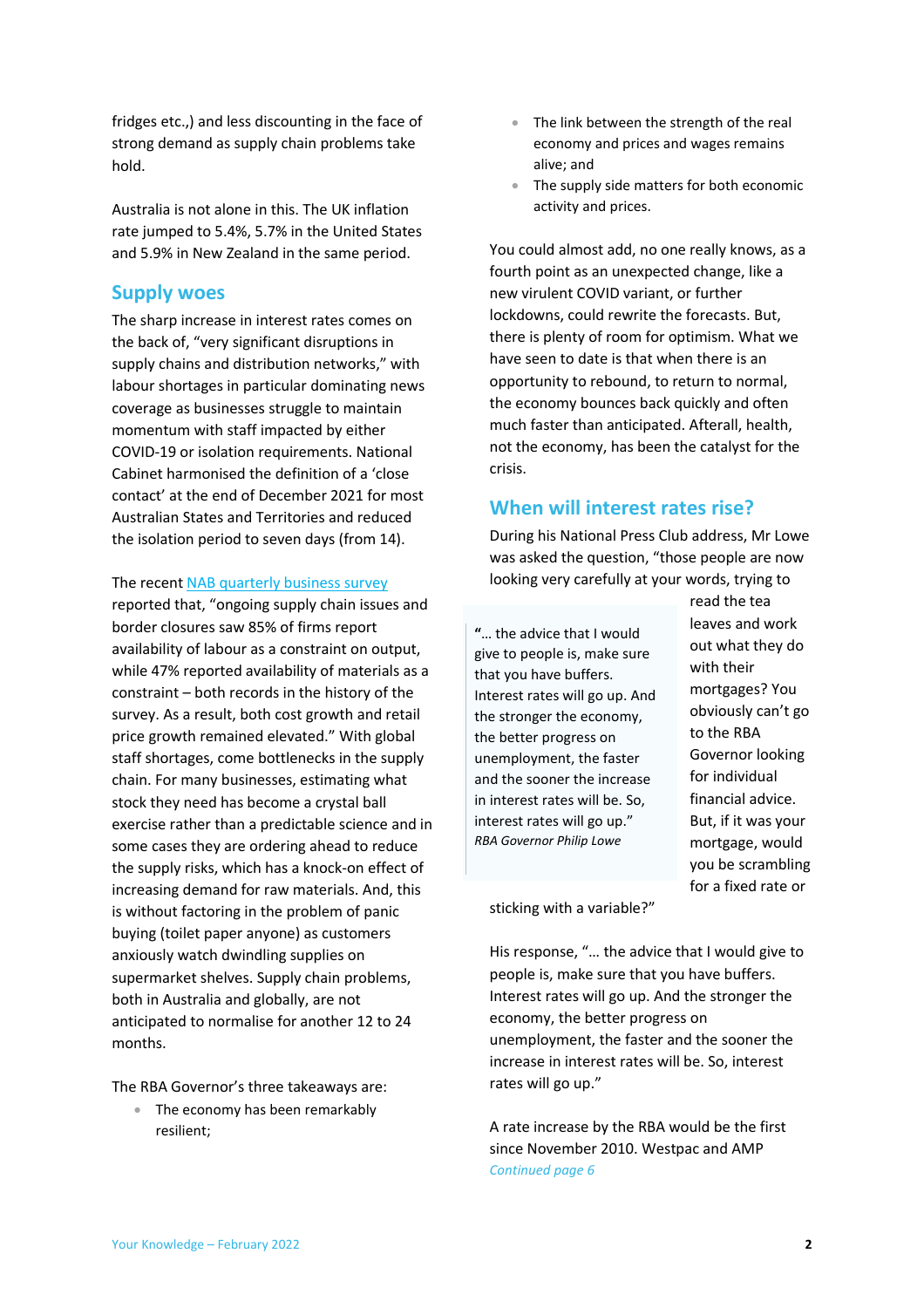## <span id="page-2-0"></span>**Professional Services Firm Profits Guidance Finalised**

**The Australian Taxation Office's finalised position on the allocation of profits from professional firms starts on 1 July 2022.**

The ATO's guidance uses a series of factors to determine the level of risk associated with profits generated by a professional services firm and how they flow through to individual practitioners and their related parties. The ATO may look to apply the general anti-avoidance rules in Part IVA to practitioners who don't fall within the low-risk category.

With the new guidelines taking effect on 1 July 2022, professional firms will need to assess their structures now to understand their risk rating, and if necessary, either make changes to reduce their risks level or ensure appropriate documentation is in place to justify their position.

#### <span id="page-2-1"></span>**The problem**

The finalised guidance has had a long gestation period. The ATO has been concerned for some time about how many professional services firms are structured – specifically, professional practices such as lawyers, accountants, architects, medical practices, engineers, architects etc., operating through trusts, companies and partnerships of discretionary trusts and how the profits from these practices are being taxed.

The ATO guidance takes a strong stance on structures designed to divert income in a way that results in principal practitioners receiving relatively small amounts of income personally for their work and reducing their taxable income. Where these structures appear to be in place to divert income to create a tax benefit for the professional, Part IVA may apply. Part IVA is an integrity rule which allows the Commissioner

to remove any tax benefit received by a taxpayer where they entered into an arrangement in a contrived manner in order to obtain a tax benefit. Significant penalties can also apply when Part IVA is triggered.

#### <span id="page-2-2"></span>**Determining the risk rating**

The guidance sets out a series of tests which are used to calculate a risk score. This risk score is then used to classify the practitioner as falling within a Green, Amber or Red risk zone, which determines if the ATO should take a closer look at you and your firm. Those in the green zone are at low risk of the ATO directing its compliance efforts to you. Those in the red zone, however, can expect the ATO to conduct further analysis as a matter of priority which could lead to an ATO audit.

Before calculating the risk score it is necessary to consider two gateway tests:

- **Gateway 1** considers whether there is commercial rationale for the business structure and the way in which profits are distributed, especially in the form of remuneration paid. Red flags would include arrangements that are more complex than necessary to achieve the relevant commercial objective, and where the tax result is at odds with the commercial venture, for example, where a tax loss is claimed for a profitable commercial venture.
- **Gateway 2** requires an assessment of whether there are any high-risk features. The ATO sets out some examples of arrangements that would be considered high-risk, including the use of financing arrangements relating to transactions between related parties.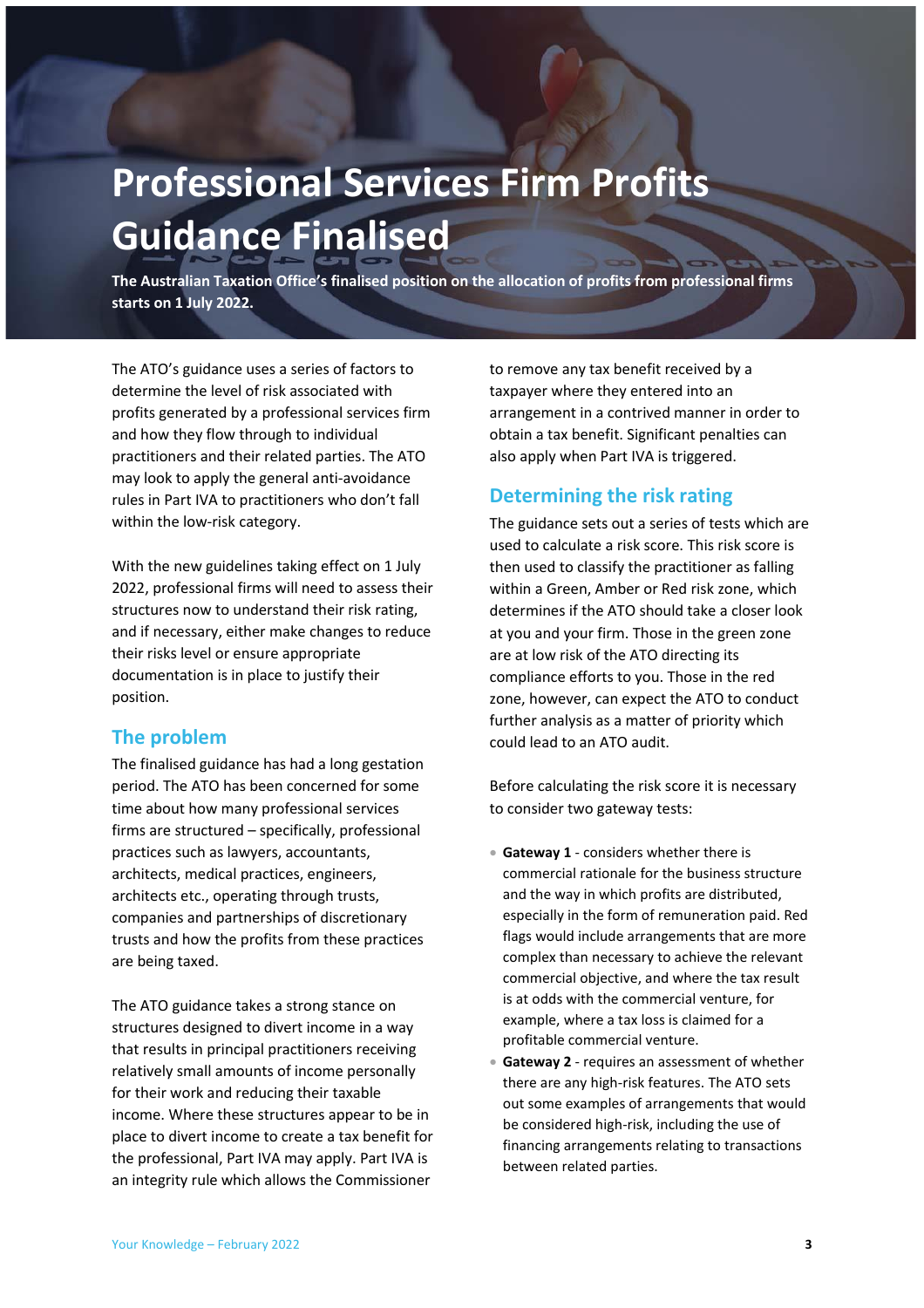If the gateway tests are passed, then you can self-assess your risk level against the ATO's risk assessment factors. There are three factors to be considered:

- The professional's share of profit from the firm (and service entities etc) compared with the share of firm profit derived by the professional and their related parties;
- The total effective tax rate for income received from the firm by the professional and their related parties; and
- The professional's remuneration as a percentage of the commercial benchmark for the services provided to the firm.

The resulting 'score' from these factors determines your risk zone. Some arrangements that were considered low risk in prior years under the ATO's previous guidance may now fall into a higher risk zone. In these cases, the ATO is allowing a transitional period for those practitioners to continue to apply the previous guidelines until 30 June 2024.

For professional services firms, it will be important to assess the risk level and this needs to be done for each principal practitioner separately. Those in the amber or red zone who want to be classified as low risk need to start thinking about what needs to change to move into the lower risk zone.

Where other compliance issues are present such as failure to recognise capital gains, misuse of the superannuation systems, failure to lodge returns or late lodgement, etc., - a green zone risk assessment will not apply.

*We will contact clients who might be impacted by the incoming guidance. If you are concerned about your position, please contact us.*

### <span id="page-3-0"></span>**PCR and RAT tests to be tax deductible, FBT free**



The Treasurer has announced that PCR and rapid antigen tests (RAT) will be tax deductible for individuals and exempt from fringe benefits tax (FBT) for employers if purchased for work purposes.

There has been confusion over the tax treatment of RAT tests with the Prime Minister stating for some time that they are tax deductible, but in reality, the tests were probably only deductible in limited circumstances.

If you have had to purchase RAT tests to be able to work, you will be able to receive a tax deduction for the cost you have incurred from 1 July 2021 (you will need evidence of the expense). If the RAT test cost \$20, someone on a marginal tax rate of 32.5% would receive a tax benefit of \$6.50.

For business, it is expected that RAT, PCR and other coronavirus tests will be exempt from FBT from the 2021-22 FBT year.

Legislation enabling the change is expected before Parliament this week.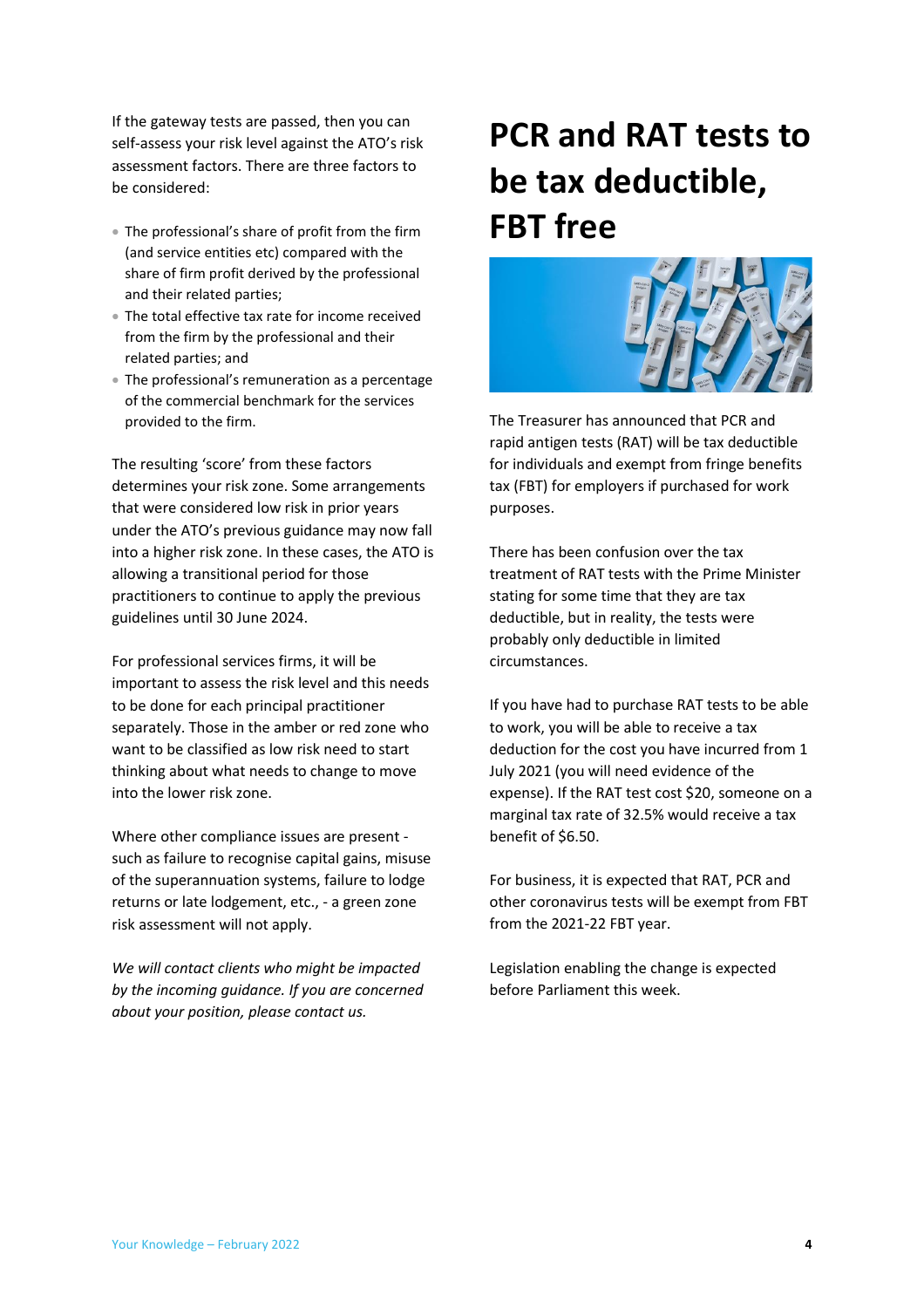

# <span id="page-4-0"></span>**Cash injection for struggling businesses**

**Businesses struggling with the Omicron wave of the pandemic have been offered new grants and support in NSW, SA and WA.**

### <span id="page-4-1"></span>**New South Wales**

The NSW Small Business Support package provides eligible employing businesses with a lump sum payment of 20% of weekly payroll, up to a maximum of \$5,000 per week for the month of February 2022. The minimum weekly payment for employers is \$750 per week.

Eligible non-employing businesses will receive \$500 per week (paid as a lump sum of \$2,000).

To access the package, businesses must:

- Have an aggregated annual turnover between \$75,000 and \$50 million (inclusive) for the year ended 30 June 2021; and
- Experienced a decline in turnover of at least 40% due to Public Health Orders or the impact of COVID-19 during the month of January 2022 compared to January 2021 or January 2020; and
- Experienced a decline in turnover of 40% or more from 1 to 14 February 2022 compared to the same fortnight in either 2021 or 2020 (you must use the same comparison year utilised in the decline in turnover test for January); and
- Maintain their employee headcount from "the date of the announcement of the scheme" (30 January 2022).

The support package only covers the month of February 2022. [Applications for support](https://www.service.nsw.gov.au/transaction/2022-small-business-support-program) are expected to open mid-February.

#### <span id="page-4-2"></span>**South Australia**

The South Australian Government has introduced two rounds of support for businesses impacted by health restrictions:

 The **Tourism, hospitality and gym grant** provides \$6,000 for employing businesses and \$2,000 for non-employing business whose turnover reduced by 30% or more between 10 January 2022 to 30 January 2022 (inclusive) comparable to 2019-20 (or 2020-21 for new business). The grant will automatically be paid to those who applied for and received the grant based on the turnover period 27/12/21 to 9/1/22.

 The Business hardship grant provides \$6,000 for employing businesses and \$2,000 for nonemploying businesses whose turnover reduced by 50% or more between 10 January 2022 to 30 January 2022 (inclusive) comparable to 2019-20 (or 2020-21 for new business). The grant will automatically be paid to those who applied for and received the grant based on the turnover period 27/12/21 to 9/1/22.

Applications [for the grants](https://www.treasury.sa.gov.au/Growing-South-Australia/COVID-19/january-2022/Additional-Rounds-January-2022) open 14 February 2022.

#### <span id="page-4-3"></span>**Western Australia**

Western Australia has been hit with compounding issues of border closures, COVID-19 and natural disasters.

Th[e latest grant](https://www.smallbusiness.wa.gov.au/assistance-grant) provides financial assistance of up to \$12,500 (\$1,130 for each impacted day) to small businesses in the hospitality, music events or arts sectors that were directly financially impacted by the Chief Health Officer's COVID Restrictions (Directions) from 23 December 2021 to 4 January 2022. Non-employing businesses will receive up to \$4,400 (\$400 per day).

To be eligible, your business must:

- Be located within the Perth, Rottnest or Peel regions; and
- Have a valid ABN; and